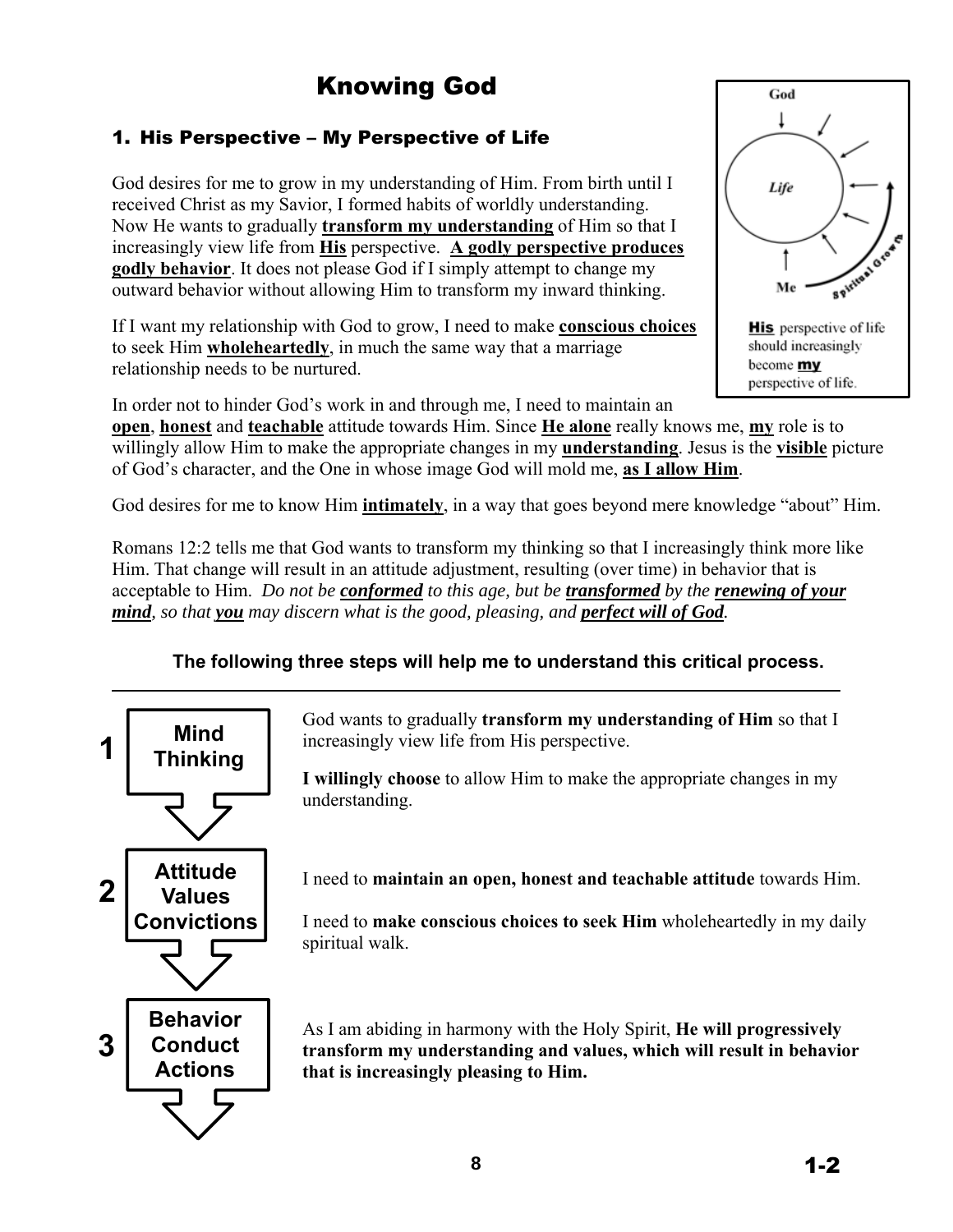# *Godly behavior is the natural outcome of His continuing inward transformation of my convictions and values*

1 Sam. 16:7*… Man does not see what the Lord sees, for man sees what is visible, but the Lord sees the heart."* 

# 2. My attitude

a. God desires for me to grow in my understanding of Him, to know His heart.



- Jer. 9:23-24 This is what the Lord says: The wise man must **not** boast in **his wisdom**; the strong man must **not** boast in **his strength**; the wealthy man must **not** boast in **his** wealth. But the one who boasts should boast in this, **that he understands and knows Me**,...
- John 17:3 (*Jesus said*) **This** is eternal life: that they may **know You**, the only true God, and the One You have sent—**Jesus Christ**.
- Rom. 12:2 …do not be conformed to this age, but **be transformed** by the renewing of **your mind**, **so that** you may discern what is the good, pleasing, and perfect will of God.
- 2 Cor. 3:18 We all, with unveiled faces, are looking as in a mirror at the glory of the Lord and **are being transformed** into the same image from glory to glory; this is from the Lord who is the Spirit.
- Eph. 3:16-19 … that you, being rooted and firmly established in love, may be able to comprehend with all the saints what is the length and width, height and depth of God's love, and **to know the Messiah's love that surpasses knowledge**, so you may be filled with all the fullness of God.

# *The highest goal of learning is to know God!*

# b. In order to grow I need to actively pursue a closer relationship with Him.

Psa. 63:1 (*David wrote*) God,... I **eagerly** seek You. I **thirst** for You....

- Prov. 2:1-5 (*Solomon wrote*) My son, if you **accept** my words and **store up** my commands within you, **listening closely** to wisdom and **directing** your heart to understanding; furthermore, if you **call out** to insight and **lift** your voice to understanding, if you **seek** it like silver and **search** for it like hidden treasure, **then** you will **understand** the fear of the Lord and **discover** the knowledge of God.
- Matt. 7:7-8 "**Keep asking**, and it will be given to you. **Keep searching**, and you will find. **Keep knocking**, and the door will be opened to you. For everyone who asks **receives**, and the one who searches **finds**, and to the one who knocks, the door **will be opened**."
- 1 Peter 2:2-3 Like newborn infants, **desire** the pure spiritual milk, **so that** you may **grow** by it for your salvation, since you have tasted that the Lord is good.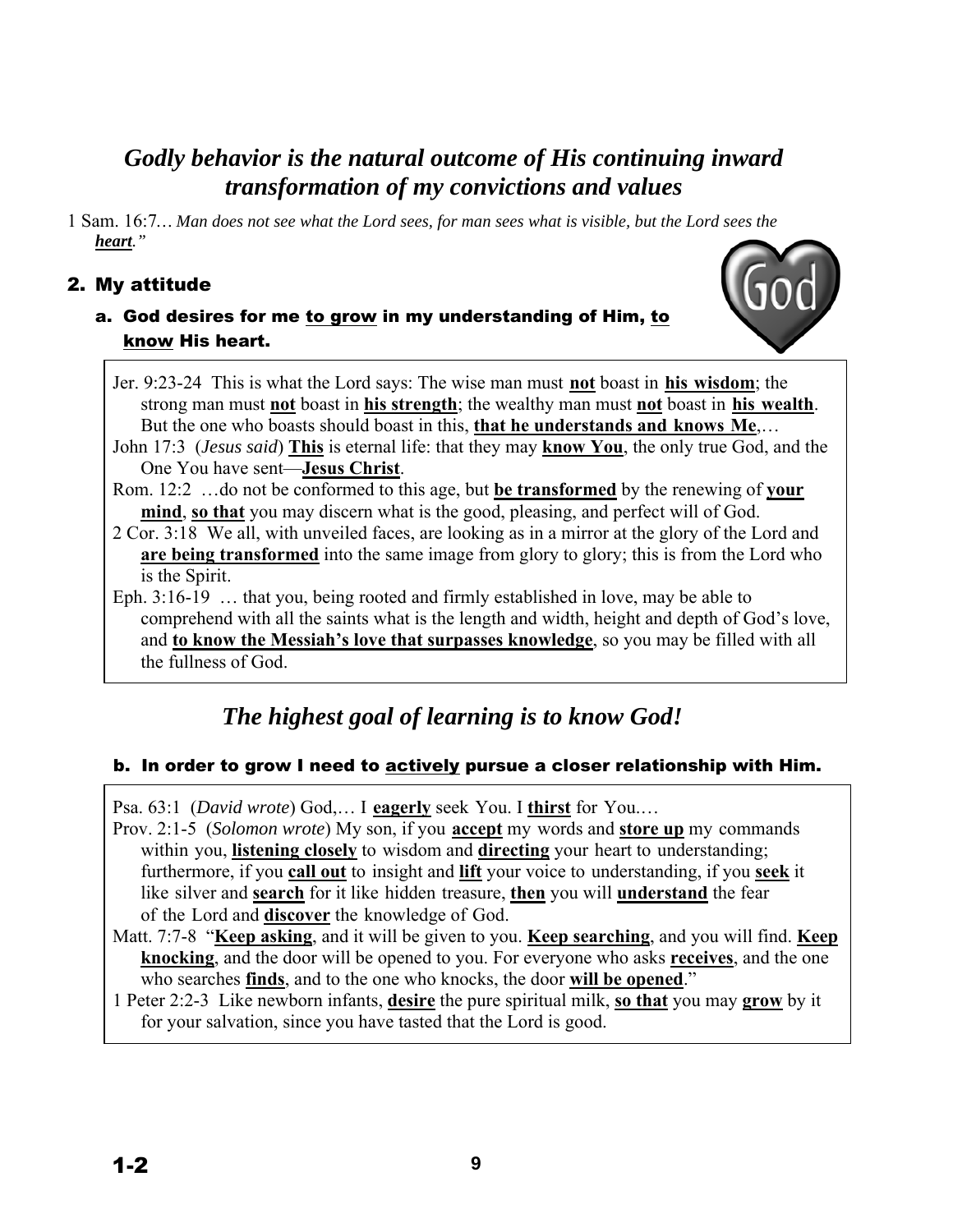# 3. God's Word

Truth does not originate from me, or from any other human, but only from God himself. Therefore, all "perceived truth" must be compared to, and verified by, God's word – the Bible.



## a. One way God transforms me is through His Word. His Word is trustworthy.

Psa. 119:89 Lord, Your word is **forever**; it is firmly fixed in heaven. (*see also 1 Peter 1:25*) Matt. 24:35 (*Jesus said*) Heaven and earth will pass away, but My words **will never pass away**. John 14:6 Jesus told him, "**I am** the way, **the truth**, and the life.…"

John 17:17 (*Jesus said*) Sanctify them by the truth; **Your word is truth**. (*See also Psa. 119:160*) Rom. 15:4 For whatever was written in the past was written **for our instruction**, so that we may have hope through endurance and through the encouragement from the Scriptures.

### Eph. 4:21 … **the truth is in Jesus**.

2 Tim. 3:16-17 All Scripture is inspired by God and is profitable for **teaching**, for **rebuking**, for **correcting**, for **training** in righteousness, so that the man of God may be complete, equipped for every good work.

1 John 5:6 …And the Spirit is the One who testifies, because **the Spirit is the truth**.

### b. God's Word should become as essential as food in my daily life.

- Deut. 6:5-9 "…These words that I am giving you today are to be **in your heart**. **Repeat** them to your children. **Talk about** them **when you sit** in your house and **when you walk** along the road, **when you lie down** and **when you get up**. … **Write them** on the doorposts of your house and on your gates." (*See also Deut. 11:18-21*)
- Job 23:12(*Job said*) "I have not departed from the commands of His lips; I have **treasured** the words of His mouth **more than** my daily food."

Psa. 119:16 I will delight in Your statutes; **I will not forget** Your word.

Psa. 119:103How sweet Your word is to my taste—**sweeter** than honey in my mouth.

Matt. 4:4 But He (*Jesus*) answered, "It is written: Man must not live on bread alone but on **every** word that comes from the mouth of God."

#### c. Memorization and meditation on His Word will help me grow.

Psa. 1:1-3 How happy is the man who … his delight is in the LORD's instruction, and he **meditates on it day and night**. He is like a tree planted beside streams of water that bears its fruit in season and whose leaf does not wither. Whatever he does prospers.

- Psa. 119:11 I have treasured Your word **in my heart** so that I may not sin against You.
- Psa. 119:97 How I love Your instruction! It is my meditation **all day long**.

Psa. 145:5 **I will speak of Your splendor and glorious majesty and Your wonderful works**.

- Prov. 22:17-18 Listen closely, pay attention to the words of the wise, and apply your mind to my knowledge. For it is pleasing if you **keep them within you and if they are constantly on your lips**.
- Col. 3:16 **Let** the message about the Messiah **dwell richly among** you, **teaching** and **admonishing** one another in all wisdom, and singing psalms, hymns, and spiritual songs, with gratitude in your hearts to God.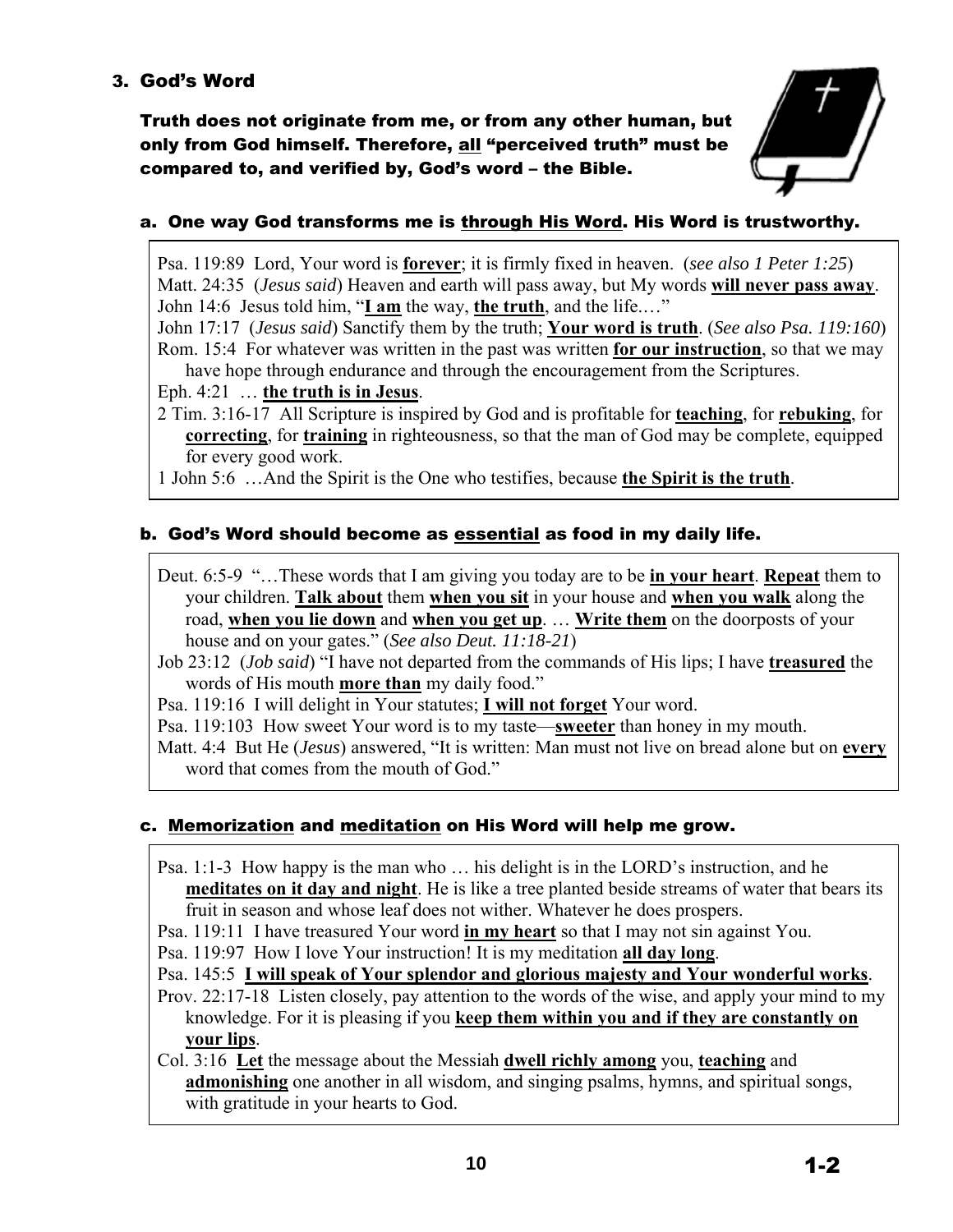#### **Suggestions:**

- Record a Bible verse with your phone and play back as you drive or do chores.
- Write a verse on a card and tape it where it is visible or write it on your mirror with a dry erase marker.
- Meditate on that verse during the day.

### d. God's Word is like a light shining into my life, disclosing the secrets of my heart and helping me to see myself as God sees me.

Psa. 119:105 Your word is **a lamp** for my feet and **a light** on my path.

- Psa. 119:130 The revelation of Your words brings **light** and gives **understanding** to the inexperienced.
- Rom. 10:17 So faith comes **from what is heard**, and what is heard comes through the message about Christ.

Heb. 4:12-13 … For the word of God is living and effective … It is able to **judge** the ideas and thoughts of the heart. … all things are naked and exposed to the eyes of Him to whom we must give an account.

## e. God alone gives understanding of His Word. Even though some portions may appear difficult to understand, as I am honest and open to Him, He will reveal His Word to me as I have need.

Deut. 29:29 The hidden things belong to the LORD our God, but **the revealed things** belong to us and our children forever, so that we may follow all the words of this law.

Luke 24:45 Then He (*Jesus*) **opened their minds** to understand the Scriptures.

- 1 Cor. 2:12-14 … Now we have not received the spirit of the world, but the Spirit who comes from God, **so that we may understand** what has been freely given to us by God. We also speak these things, not in words taught by human wisdom, but in those **taught by the Spirit**, explaining spiritual things to spiritual people. But the unbeliever does not welcome what comes from God's Spirit, because it is foolishness to him; **he is not able to understand it** …
- 2 Pet. 3:15-16 (*Peter wrote*) … our dear brother Paul has written to you according to the wisdom given to him. He speaks about these things in all his letters in which there are some matters that are **hard to understand**.…

### f. The following recommendations may be helpful as you consider what Bible translation to use, where to start reading, and some verses to memorize.

- **Bible Translation:** There are several dozen English Bible translations. It may be helpful to consult with a spiritual leader for a recommended version. Different versions can also be seen at www.christianbook.com and/or www.biblegateway.com . Unless otherwise noted, all Scripture quotations are taken from the Holman Standard Christian Bible.
- **Where to Start Reading:** John, Luke, Acts and Genesis are good starting points. Romans, Ephesians, Philippians, Colossians, Galatians and Proverbs should also be on your "short list".
- **Helpful Verses to Memorize:** John 3:16-17, Proverbs 3:5-6, Romans 8:28, Romans 10:9, 1 Corinthians 10:13, 1 John 1:9, 1 Thessalonians 5:16-18, Galatians 5:16, Galatians 5:22-23, Ephesians 2:8-9, John 5:24, Romans 12:1-2 will all be helpful, along with other verses.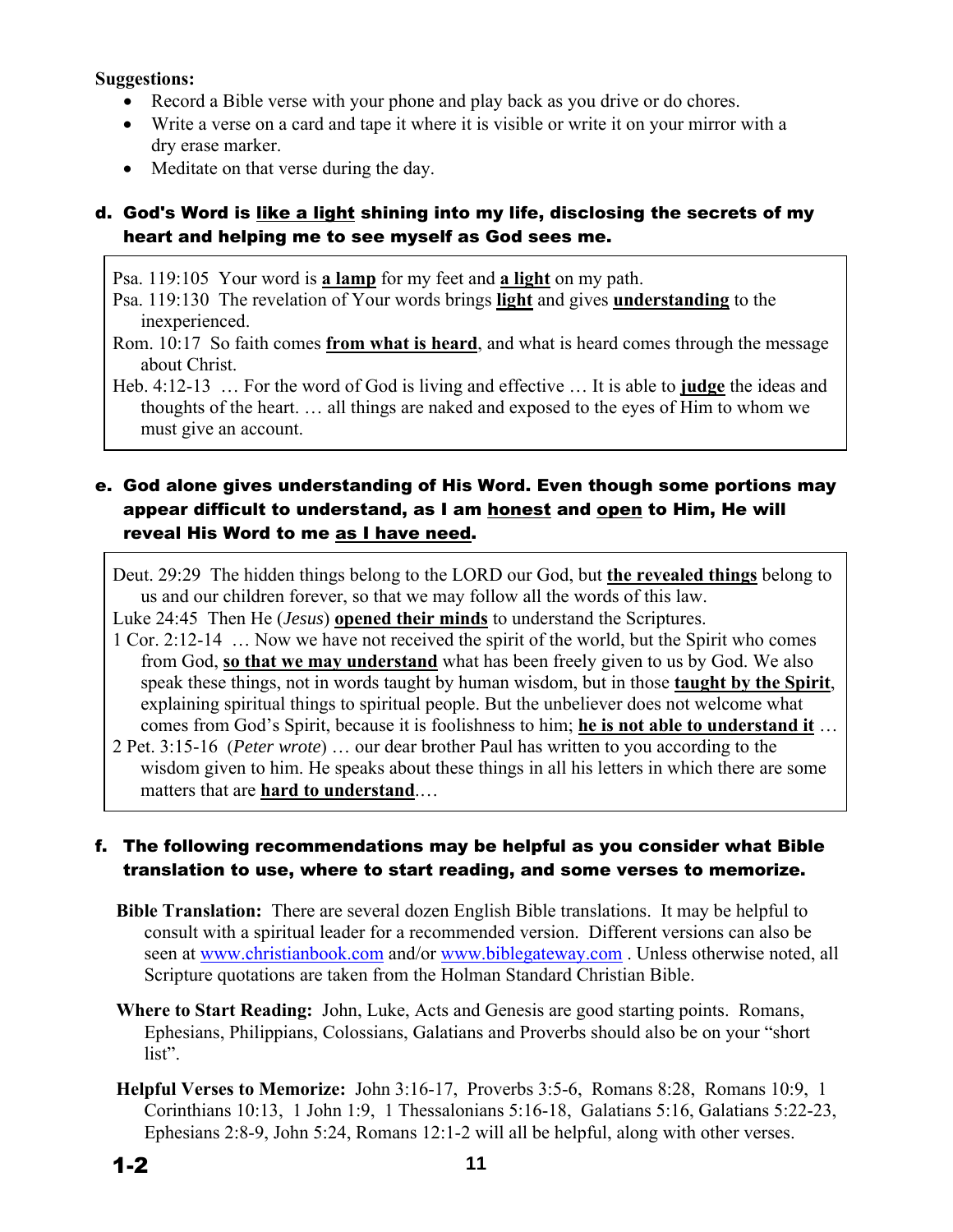# 4. Prayer - conversing with God



I should think of Prayer as an intimate conversation with my Creator and Master, who is majestic in His creation and control of the universe, while at the same time so loving and caring that He wants to be involved in the most minute details of my life.

I should approach God with a reverent awe, always conscious of the fact that His accessibility is only due to the merit of His Son, not a result of any goodness on my part. I should count it an extreme privilege to approach the God of all creation.

As in any conversation, **listening is a major component**. Occasionally my time with God will consist mostly or entirely of contemplating and **listening to Him** as He speaks to my heart or reveals to me something new. He wants me to look to Him **with expectation**.

One way of honoring God and giving Him His rightful recognition in my heart is by actively seeking and accepting **His** priorities. This will necessitate forming the habit of not giving Him the leftovers of my time, energy and possessions, but rather offering Him the best of my resources.

## a. Conversation with God will be enhanced by a heart preparation, an honest assessment of my priorities, and an awareness of His majesty.

Psa. 5:3 At daybreak, LORD, You hear my voice; at daybreak I plead my case to You and **watch expectantly**.

Psa. 37:7 **Be silent** before the LORD and **wait expectantly** for Him.…

- Psa. 119:147 I rise before dawn and cry out for help; I **put my hope** in Your word.
- Prov. 3:5-6 Trust in the Lord with all your heart, and lean not on your own understanding; **in all your ways acknowledge Him**, and He shall direct your paths. (NKJV)
- Isa. 50:4 … He awakens Me each morning; He awakens My ear **to listen** like those being instructed.
- Matt. 6:31-34 "So don't worry, saying, 'What will we eat?' or 'What will we drink?' or 'What will we wear?'… your heavenly Father knows that you need them. But **seek first** the kingdom of God and His righteousness, and **all** these things will be provided for you. Therefore don't worry about tomorrow, because tomorrow will worry about itself. Each day has enough trouble of its own."
- Luke 10:38-42 … He (*Jesus*) entered a village, and a woman named Martha welcomed Him into her home. She had a sister named Mary, who also **sat at the Lord's feet** and was **listening** to what He said. But Martha was distracted by her many tasks, and she came up and asked, "Lord, don't You care that my sister has left me to serve alone? So tell her to give me a hand." The Lord answered her, "Martha, Martha, you are worried and upset about many things, but **one** thing is necessary. Mary has made **the right choice**, and it will not be taken away from her."

Eph. 2:18 For **through Him** (*Jesus*) we both **have access by one Spirit to the Father**.

- Col. 3:2-3 **Set your minds on what is above**, not on what is on the earth. For you have died, and your life is hidden with the Messiah in God.
- Heb. 4:15-16 For we do not have a high priest who is unable to sympathize with our weaknesses, but One who has been tested in every way as we are, yet without sin. **Therefore let us approach the throne of grace** with boldness, so that we may receive mercy and find grace to help us at the proper time.
- 1 Peter 5:6-7 **Humble yourselves**, therefore, under the mighty hand of God, so that He may exalt you at the proper time, **casting all your care on Him**, because He cares about you.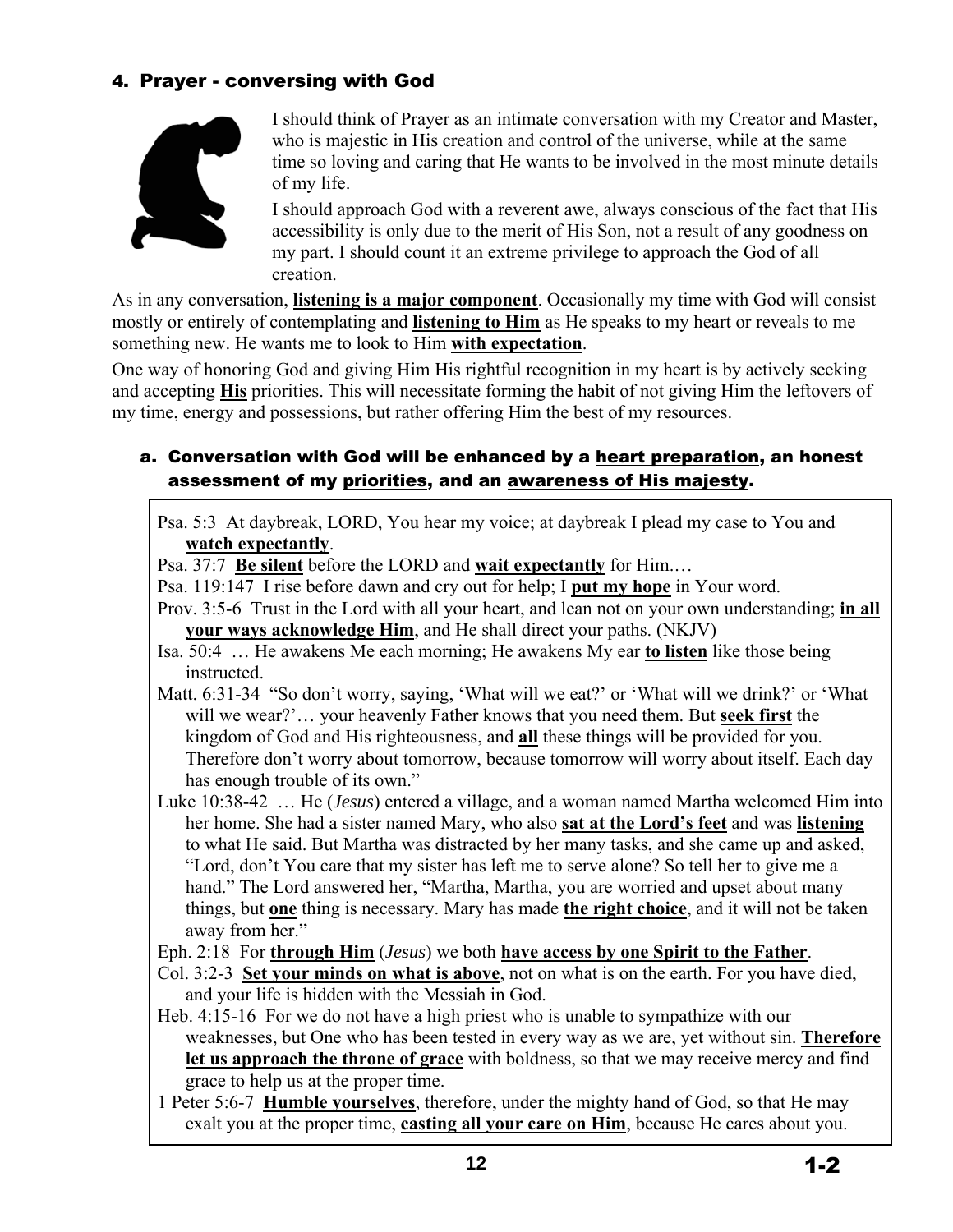## b. Prayer includes adoration, thanksgiving (gratitude), and praise.

- Psa. 145:2-3 (*David wrote*) I will praise You every day; **I will honor Your name forever and ever**. Yahweh is great and is highly praised; His greatness is unsearchable.
- Psa. 146:1-2 Hallelujah! My soul, praise the LORD. I will praise the LORD all my life; **I will sing to my God as long as I live**.
- Daniel 6:10 … Daniel … went into his house. The windows in its upper room opened toward Jerusalem, and three times a day he got down on his knees, prayed, and **gave thanks** to his God, just as he had done before.
- Eph. 5:19-20 Speaking to one another in psalms, hymns, and spiritual songs, singing and **making music from your heart to the Lord**, **giving thanks** always for everything to God the Father in the name of our Lord Jesus Christ.
- Phil. 4:6-7 Don't worry about anything, but in everything, through prayer and petition **with thanksgiving**, let your requests be made known to God. And the peace of God, which surpasses every thought, will guard your hearts and minds in Christ Jesus.

Col. 4:2-4 Devote yourselves to prayer; stay alert in it **with thanksgiving**.…

1 Thess. 5:16-18 Rejoice always! Pray constantly. Give thanks **in everything**, for this is God's will for you in Christ Jesus.

## c. Prayer includes confession, reconciliation and forgiveness of others.

Psa. 32:5 Then **I acknowledged** my sin to You and did **not conceal** my iniquity. I said, "I will **confess** my transgressions to the LORD," and You took away the guilt of my sin. (*See Psa. 66:18*)

Prov. 28:13 The one who conceals his sins will not prosper, but whoever **confesses** and **renounces** them will find mercy.

- Matt. 5:23-24 So if you are offering your gift on the altar, and there you remember that your brother has something **against you**, leave your gift there in front of the altar. **First go and be reconciled** with your brother, and then come and offer your gift.
- Mark 11:25 And whenever you stand praying, **if you have anything against anyone**, **forgive** him, so that your Father in heaven will also forgive you your wrongdoing.

Rom. 12:18 **If possible**, on **your part**, live at peace with **everyone**.

1 John 1:9-10 If we **confess** our sins, He is faithful and righteous to forgive us our sins and to cleanse us from all unrighteousness. If we say, "We don't have any sin," we make Him a liar, and His word is not in us."

# d. Prayer includes supplications, requests for my personal needs.

Prov. 2:6 For the LORD gives **wisdom**; from His mouth come **knowledge** and **understanding**. Matt. 6:5-8 ... But when you pray, go into your private room, shut your door, and pray to your Father who is **in secret**. And your Father who sees in secret will reward you.… because your Father knows the things you need **before** you ask Him.

Matt. 6:25-34 … "But seek first the kingdom of God and His righteousness, and **all** these things will be provided for you...."

James 1:5 Now if any of you lacks wisdom, he should **ask** God, who gives to all **generously** and without criticizing, and it will be given to him.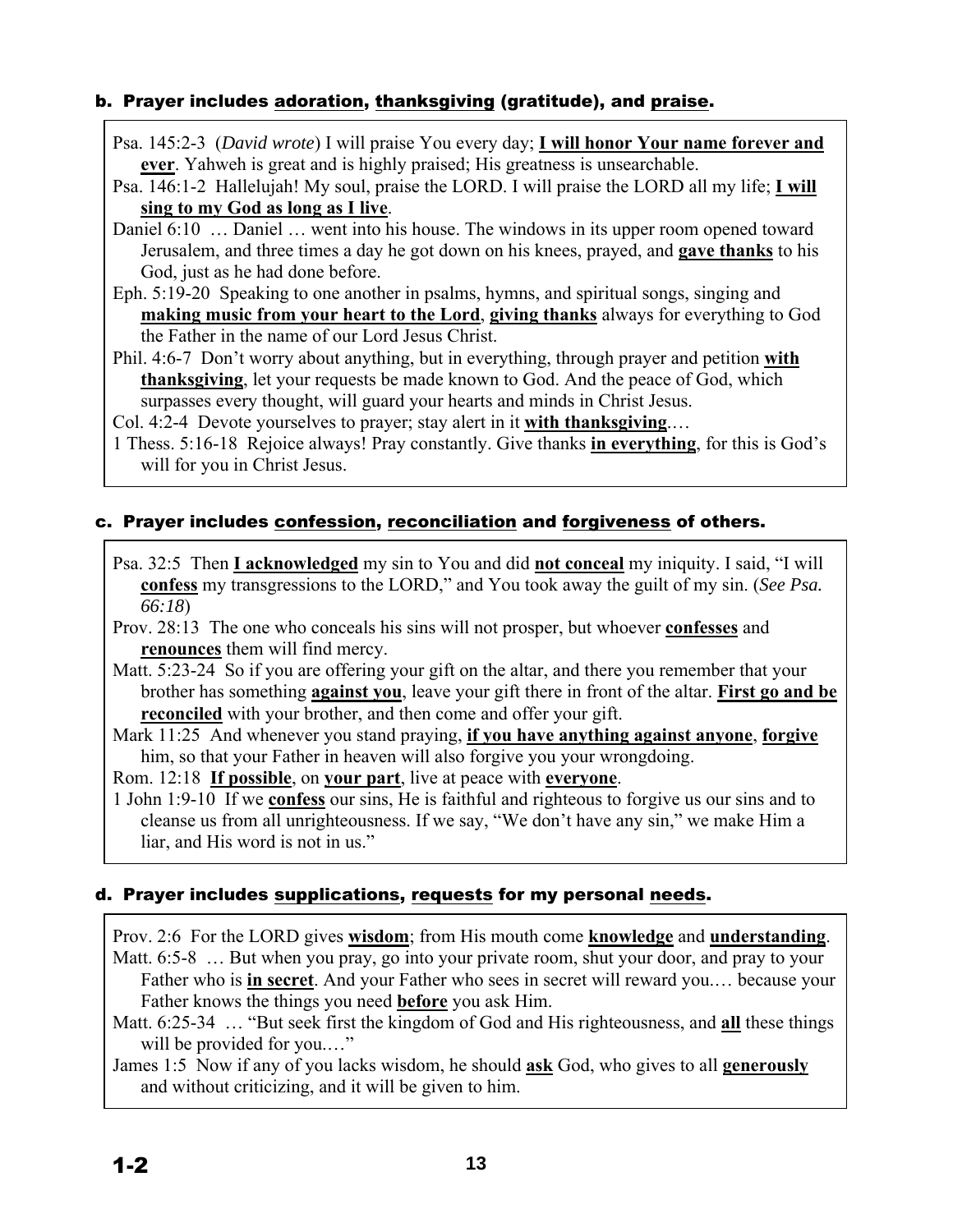#### e. Prayer – Battle in "The Secret Place

*But when you pray, go into your private room, shut your door, and pray to your Father*  who is in secret. And your Father who sees in secret will reward you. —Matthew 6:6

Jesus did not say, "Dream about your Father who is in the secret place," but He said, ". . . *pray* to your Father who is in the secret place . . ." Prayer is an effort of the will. After we have entered our secret place and shut the door, the most difficult thing to do is to pray. We cannot seem to get our minds into good working order, and the first thing we have to fight is wandering thoughts. The great battle in private prayer is overcoming this problem of our idle and wandering thinking. We have to learn to discipline our minds and concentrate on willful, deliberate prayer.

We must have a specially selected place for prayer, but once we get there this plague of wandering thoughts begins, as we begin to think to ourselves, "This needs to be done, and I have to do that today." Jesus says to "shut your door." Having a secret stillness before God means deliberately shutting the door on our emotions and remembering Him. God is in secret, and He sees us from "the secret place"—He does not see us as other people do, or as we see ourselves. When we truly live in "the secret place," it becomes impossible for us to doubt God. We become more sure of Him than of anyone or anything else. Enter into "the secret place," and you will find that God was right in the middle of your everyday circumstances all the time. Get into the habit of dealing with God about everything. Unless you learn to open the door of your life completely and let God in from your first waking moment of each new day, you will be working on the wrong level throughout the day. But if you will swing the door of your life fully open and "pray to your Father who is in the secret place," every public thing in your life will be marked with the lasting imprint of the presence of God.

(Taken from *My Utmost for His Highest* by Oswald Chambers – Aug 23. (c) l935 by Dodd Mead & Co., renewed (c) 1963 by the Oswald Chambers Publications Assn., Ltd., and is used by permission of Discovery House Publishers, Box 3566, Grand Rapids MI 4950l. All rights reserved.)

#### Suggestion: To minimize distractions when you meet alone with the Lord, have a notepad handy to write down any thoughts that you may need to act upon later.

#### f. Prayer includes intercession, requests for the needs of others.

- 2 Cor. 1:8-11 (*Paul wrote of his afflictions in Asia*) ... we even despaired of life.…God …He has delivered us from such a terrible death,… that He will deliver us again while **you join in helping us by your prayers**. Then many will give thanks on our behalf for the gift that came to us through the prayers of many.
- Eph. 6:18-20 (*Paul wrote*) Pray at all times in the Spirit with every prayer and request, and stay alert in this with all perseverance and intercession **for all the saints**. Pray also for me, that the message may be given to me when I open my mouth to make known with boldness the mystery of the gospel. For this I am an ambassador in chains. Pray that I might be bold enough in Him to speak as I should.
- Col. 4:12 (*Paul wrote of Epaphras*) … always **contending** for you in his prayers, so that you can stand mature and fully assured in everything God wills.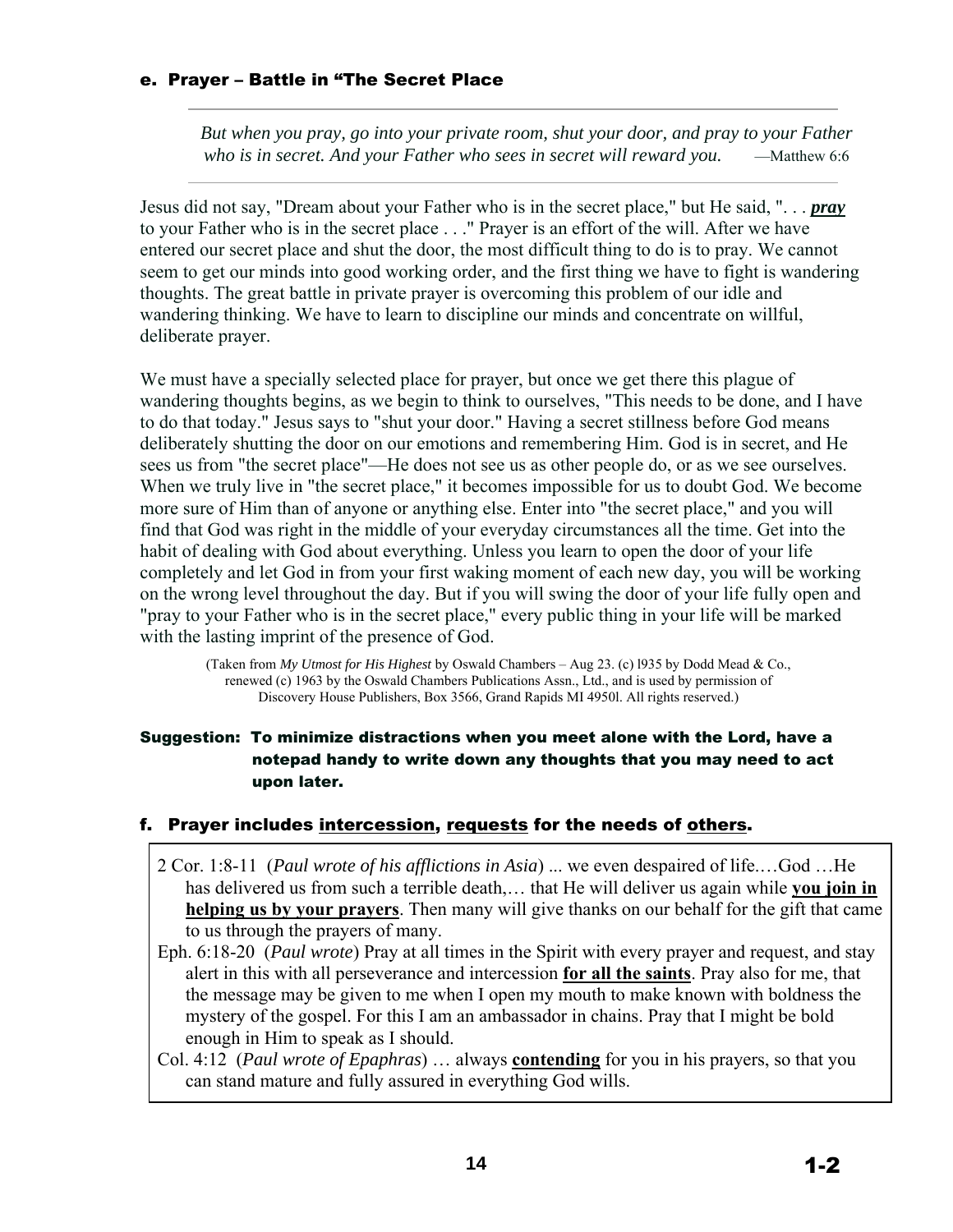## g. Prayer is continual, anytime, but should also include, as possible, regular daily special times set apart. It pleases God when I seek His direction for appropriate times and places.

Psa. 55:17 I complain and groan **morning**, **noon**, and **night**, and He hears my voice. Psa. 119:62 I rise at **midnight** to thank You for Your righteous judgments. Psa. 119:164 I praise You **seven times a day** for Your righteous judgments. Daniel 6:10 … Daniel … **three times a day** he got down on his knees, prayed, and gave thanks to his God, just as he had done before.

Rom. 12:12 Rejoice in hope; be patient in affliction; be **persistent** in prayer.

1 Thess. 5:17 Pray **constantly**.

Note on 1 Thess. 5:17 **"**Continual prayer is not prayer that prevails without any interruption, but prayer that continues whenever possible. Paul was speaking of maintaining continuous fellowship with God as much as possible in the midst of daily living in which concentration is frequently broken." (Walvoord, John F., and Zuck, Roy B., *The Bible Knowledge Commentary*, (Wheaton, Illinois: Scripture Press Publications, Inc.) 1983, 1985.)

### h. Our Daily Bread (September 19, 2004)

#### Informing God

We cannot tell God anything He doesn't already know. When we pray, we simply put into words what He's been aware of all along.

That doesn't make prayer unnecessary; rather, it encourages us to pray. We find relief in talking to Someone who knows us and our situation fully. It's a comfort to know that God's response arises not from information we give Him, but from His perfect knowledge of our circumstances. He knows all conditions—past, present, future—that bear on our well-being.

"Your Father knows," Jesus said in Matthew 6:8. He knows our thoughts, our intentions, our desires. He is intimately acquainted with all our ways (Psalm 139:3). He knows the anguish of our heart, the strain of continual frustration, the enemies inside and outside that war against our souls.

So, can we presume to dictate the time and terms of our deliverance from trials or adversity? Can we say our way is better, more likely to develop our soul? No, we cannot teach God anything. He alone knows the way to bring us to glory. Out of all possible paths, He has chosen the best, the route most adapted to who we are and what He has in store for us.

We cannot teach God knowledge, but we can love and trust Him. That's all He asks of us. —David Roper

> *The answer God may choose for me Is sure to be the best, So may I always thankful be, And in His goodness rest. —D. De Haan*

#### God knows the end from the beginning, so we can trust Him with everything between.

*Our Daily Bread,* ©2004 RBC Ministries--Grand Rapids, MI 49555*. Reprinted by permission.*